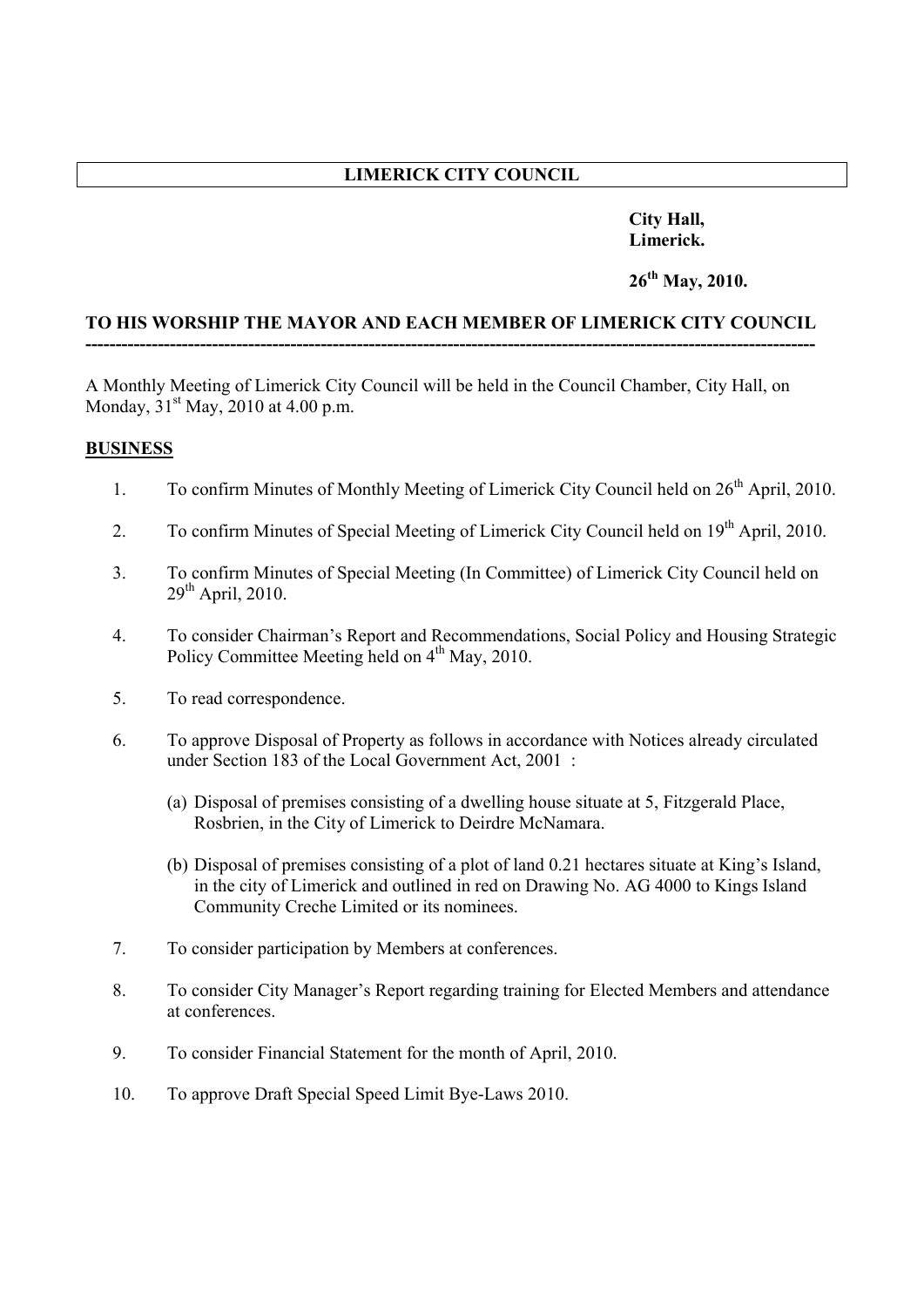- 11. To consider Draft Annual Report of Limerick City Council for year ended 31<sup>st</sup> December, 2009.
- 12. To consider Report from Corporate Policy Group regarding the appointment of Sectoral Interest Representatives to Strategic Policy Committees.
- 13. To consider Report on the revision of the operating periods of disc parking in Limerick City.
- 14. To note Planning Proposals under consideration at 14<sup>th</sup> May, 2010 and Decisions taken from  $16<sup>th</sup>$  April, 2010 to  $14<sup>th</sup>$  May, 2010.
- 15. To note Decisions taken by An Bord Pleanala from  $16^{th}$  April, 2010 to  $14^{th}$  May, 2010.
- 16. To consider the following Notice of Motion, due notice of which was given :

"Limerick City Council calls on the Football Association of Ireland (F.A.I.) to remove any obstacles which remain and allow Limerick FC to play Barcelona FC in Thomond Park on July  $31<sup>st</sup>$  as planned.

This football game, if allowed by the F.A.I. to proceed, would be very important for the future development of Limerick FC. This game has the potential to be of great benefit to building both football at Limerick FC and the general economy in Limerick City in general. It will enhance the Sporting Limerick image of the City".

Signed : Cllr. Maurice Quinlivan

17. To consider the following Notice of Motion, due notice of which was given (to be referred to the Economic Policy Development and Future Planning Strategic Policy Committee Meeting) :

"That Limerick City Council should provide a children's playground at Arthur's Quay Park. The Park has become a valuable leisure amenity for the people of Limerick and for visitors to the city also. In line with the Council's commitment to urban renewal, and to promoting city centre living, a modern playground in the heart of the city, close to the shops, would be an appropriate addition to the park and to the city".

Signed : Cllr. Kathleen Leddin

18. To consider the following Notice of Motion, due notice of which was given (to be referred to the relevant Area Meeting) :

"That Limerick City Council prepare a strategic plan in consultation with relevant agencies such as the Gardai, Department of Environment, local community and sporting organisations for the future management and development of the Baggot Estate". Signed : Cllr. Joe Leddin

19. To consider the following Notice of Motion, due notice of which was given (to be referred to the Social Policy and Housing Strategic Policy Committee) :